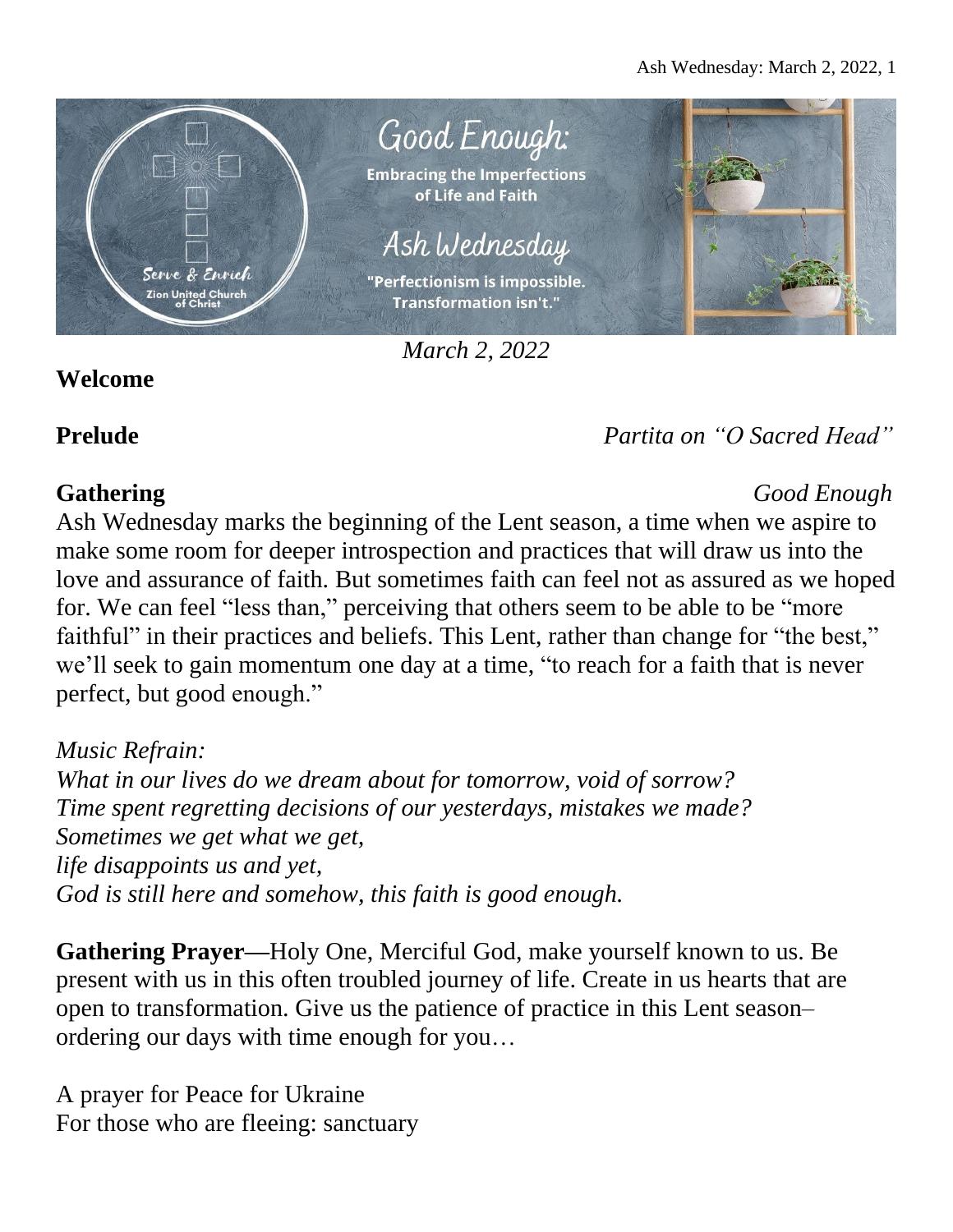For those who are staying: safety For those who are fighting: peace For those whose hearts are breaking: comfort For those who see no future: hope

## **Honest Questions, Compassionate Response: We name our imperfection and receive God's grace**

Jesus used the word "hypocrite" to describe those who put on airs in public to make people believe that they were holy, that their religious practice was… well… perfect. But their hearts were actually not in the practice, rather in the rewards that public approval could bring them–which is here today, often gone tomorrow. Sometimes it is life itself that robs us of the shiny, perfect life that we had planned for ourselves. A diagnosis. A broken heart. A lost opportunity. What places in your life and faith could you begin to loose from the chains of perfectionism? Let us take a moment of silent reflection…

### *Silent Reflection*

Hear this compassionate word from the prophet Isaiah: "Is not this the fast that I choose: to loose the bonds of injustice, to undo the thongs of the yoke, to let the oppressed go free, and to break every yoke?… Then your light shall break forth like the dawn, and your healing shall spring up quickly."

Know that already, God is offering us freedom from the bonds of perfectionism, inviting us to break the yoke of what "should be" so that we might discover what "might be" when we honor the small steps that are *actually* possible, in this moment, for this one day.

And know, that despite our sometimes faltering steps, in the name of Jesus Christ, you are being forgiven, even now. In the name of Jesus Christ, you are forgiven. Glory to God! Amen.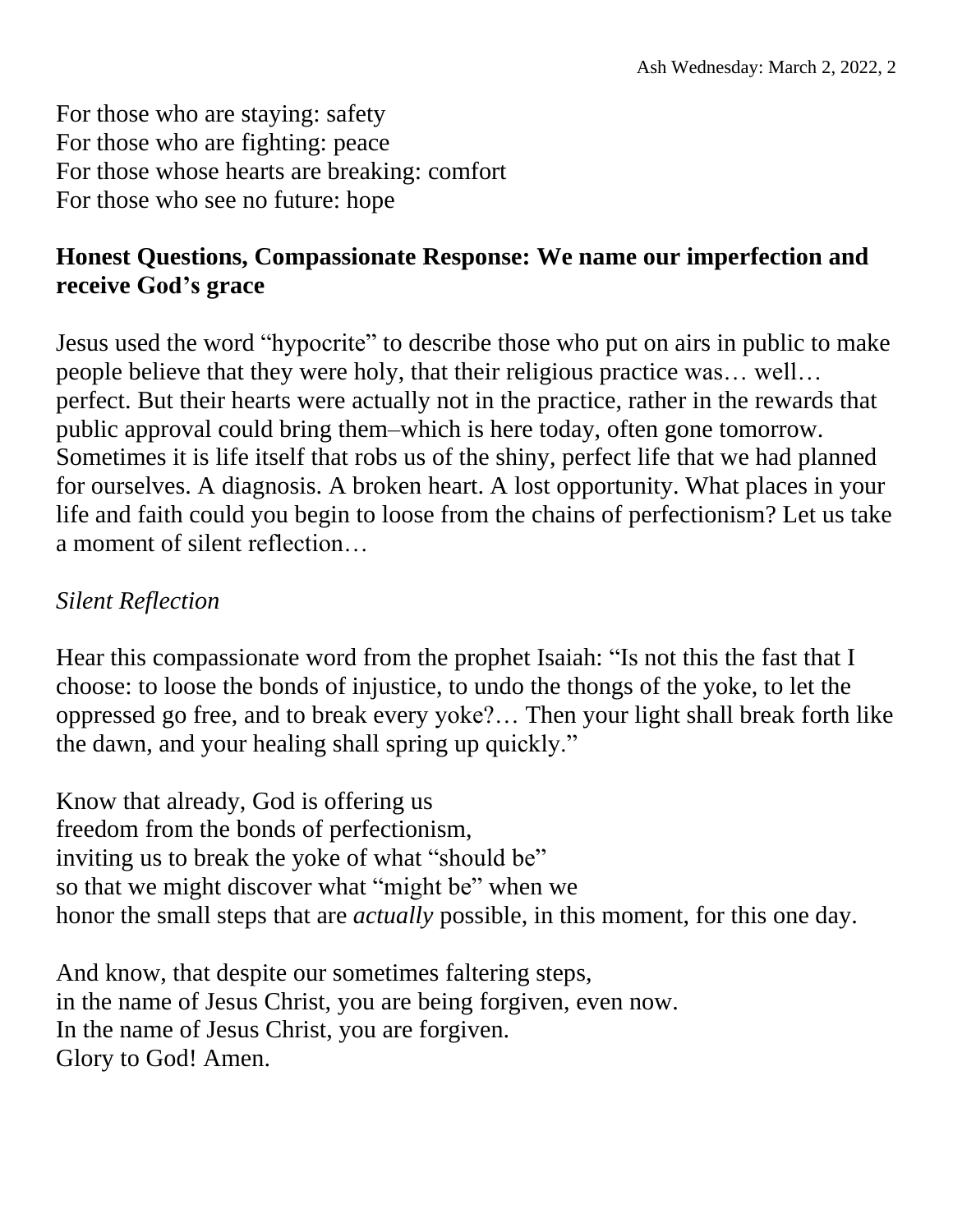### **We Hear God's Word** *Matthew 6:1-6, 16-21*

Beware of practicing your piety before others in order to be seen by them; for then you have no reward from your Father in heaven.

So whenever you give alms, do not sound a trumpet before you, as the hypocrites do in the synagogues and in the streets, so that they may be praised by others. Truly I tell you, they have received their reward. But when you give alms, do not let your left hand know what your right hand is doing, so that your alms may be done in secret; and your Father who sees in secret will reward you.

And whenever you pray, do not be like the hypocrites; for they love to stand and pray in the synagogues and at the street corners, so that they may be seen by others. Truly I tell you, they have received their reward. But whenever you pray, go into your room and shut the door and pray to your Father who is in secret; and your Father who sees in secret will reward you.

And whenever you fast, do not look dismal, like the hypocrites, for they disfigure their faces so as to show others that they are fasting. Truly I tell you, they have received their reward. But when you fast, put oil on your head and wash your face, so that your fasting may be seen not by others but by your Father who is in secret; and your Father who sees in secret will reward you.

Do not store up for yourselves treasures on earth, where moth and rust consume and where thieves break in and steal; but store up for yourselves treasures in heaven, where neither moth nor rust consumes and where thieves do not break in and steal. For where your treasure is, there your heart will be also.

### **Thoughts about an Imperfect Life and Faith**

"Perfectionism is impossible. Transformation isn't."

## **Ritual of Ashes and Turning Ladders into Gardens**

*Though all along our daily pilgrim race our treasures small and very few may be, our souls are blest with God's unending grace, and that is enough, enough for me. Oh, that's enough for me, God's truth has set me free; the love of Christ has sanctified my soul, and that is enough for me.*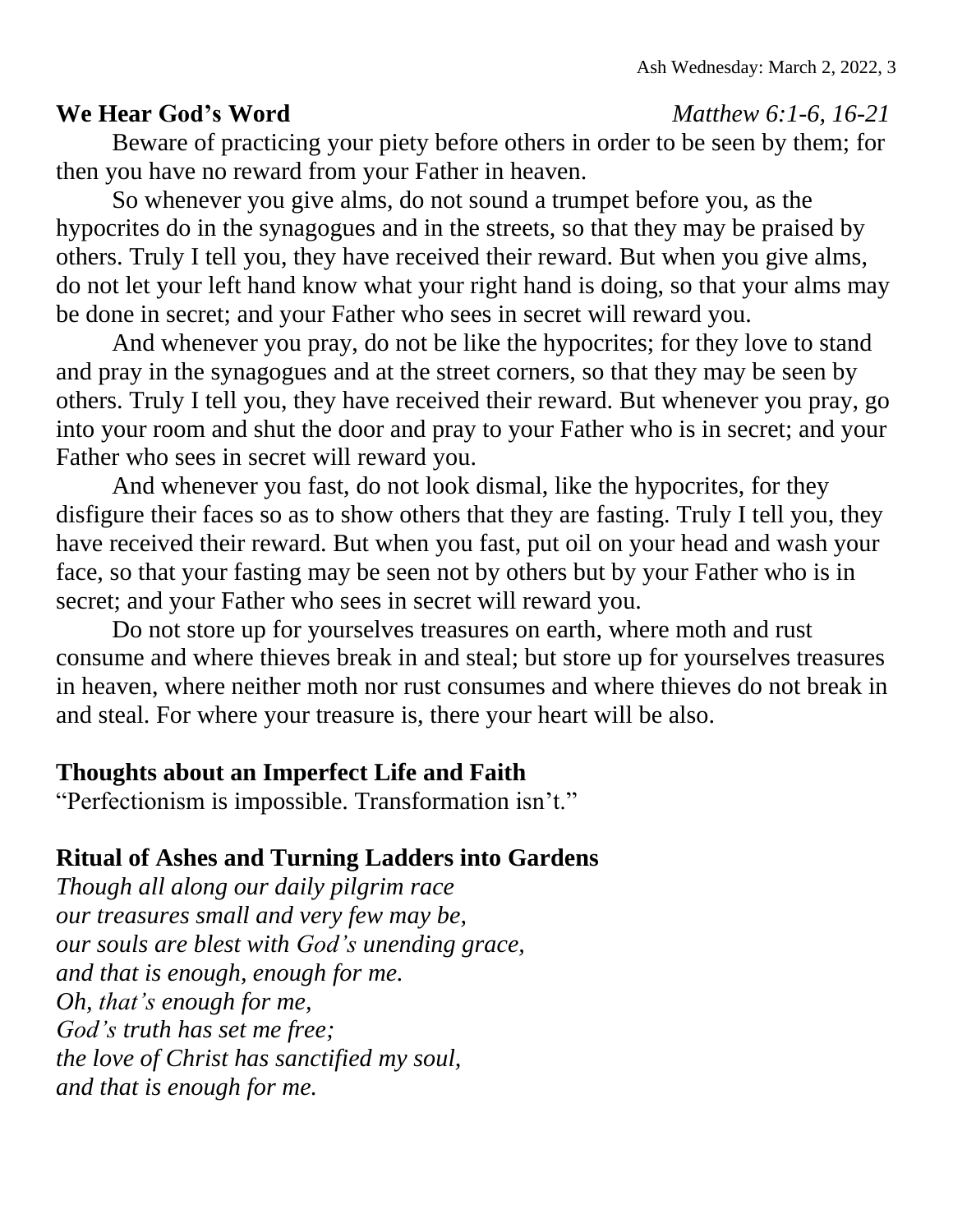This lent, instead of worrying about climbing ladders of success or wealth or perfection, we will be tending to the seeds of faith God is planting in us. Around our altar is our ladder garden. This image will remind us each week to spend time tending the things that are beautiful and growing already in our midst rather than constantly climbing and reaching for more–for those things we think we are "supposed" to achieve or have in our lives.

We are reminded in the Ritual of Ashes that we are part of the dust and debris of this earth. Just as things of creation grow but also die in the cycle of life, so too our lives have times of growth and times of decay and death. Placing the sign of the cross on our foreheads with ashes is a reminder of this difficult reality but also a reminder of the presence of God, the grace of Christ, and the power of the Spirit in all of it. Early Christians were anointed with the sign of the cross on their foreheads at their baptism. This "sign and seal," as it is called, is a way to remember that we are marked and held as God's own, through *all* of the transformations and transitions we face.

You are invited to come forward to receive this mark of ash on your foreheads. If you'd rather receive it on your hands, please, hold out your hand. If you'd rather remain seated, please, raise your hand and I will come to you.

For those who are worshipping with us at home, you're welcome to mark yourselves or those in our household. You may have picked up ashes on Sunday or gotten them in the mail. If not you can find something dusty—a bit of soil, ash from the fireplace, even eyeshadow, or a bit of cocoa powder. Or, you can simply use your imagination.

**Hymn** *Just As I Am,* #354

## **A Blessing Before a Fast**

As Kate and Jessica say in their book, "a fast is giving up something—anything—to make more room for God. It might be a break from social media or Netflix, caffeine, unkind words, alcohol, or holding a grudge. If you are someone who has a complicated relationship with restricting food, skip that for now. Try something else instead. Remember, this isn't about punishing yourself or a thinly veiled version of a diet. Share your intention with a friend to reinforce your commitment, but do your fast in secret—just between you and God. Try it out for a week, and then reassess."